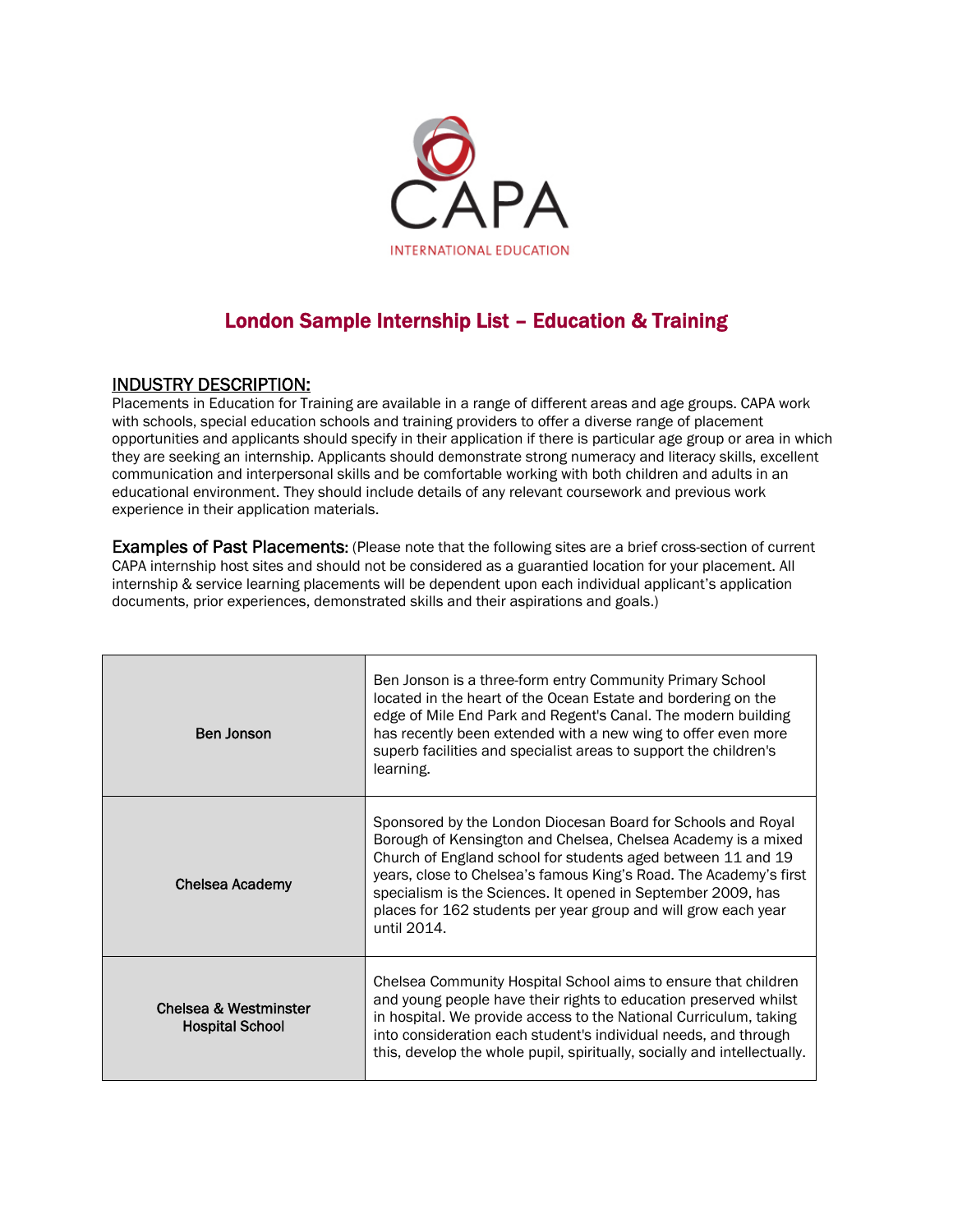| <b>Civil Service College</b>                    | Civil Service College is a training provider that specialises in<br>governance, government and public administration. Their tutors<br>are former civil servants that have extensive experience as<br>practitioners and teaching experience at the former National<br>School of Government. Their programmes accommodate<br>development needs of organisations in the private sector, third<br>sector and on international level. The college offers a wide range<br>of training, ranging from policy-making to personal development<br>such as writing skills. |
|-------------------------------------------------|----------------------------------------------------------------------------------------------------------------------------------------------------------------------------------------------------------------------------------------------------------------------------------------------------------------------------------------------------------------------------------------------------------------------------------------------------------------------------------------------------------------------------------------------------------------|
| <b>Hornsey School for Girls</b>                 | Hornsey School for Girls is a Leading Edge Partnership school<br>which, as a High Performing Specialist School, has a specialism in<br>Performing Arts. They are the only girls' Community school in the<br>London Borough of Haringey and are a truly inclusive school,<br>priding themselves on educating 1300 girls from across the world<br>who, between them, speak more than sixty different languages.                                                                                                                                                  |
| Kenbury Under 16<br><b>Education Department</b> | Kenbury under 16 Education Department offers support to<br>vulnerable young children with either learning or behavioural<br>difficulties in the U16 Education Unit and also offers support to<br>their families.                                                                                                                                                                                                                                                                                                                                               |
| St Charles' RC Primary School                   | St Charles is a co-educational Roman Catholic Primary School<br>based in Kensington & Chelsea. Culturally diverse, its 300 plus<br>students represent over 31 nationalities. It has received a<br>Department of Education and Skills Achievement Award and holds<br>Beacon Status (awarded only to the top performing schools in the<br>country).                                                                                                                                                                                                              |
| <b>Snowflake School</b>                         | Snowflake is an independent school (not for profit charity) that<br>opened in Sept 2008, providing high quality education for children<br>with Autistic Spectrum Disorders (ASD). Snowflake provides<br>intensive intervention based on the principles of Applied<br>Behaviour Analysis including Skinners analysis of Verbal<br>Behaviour and delivered in a safe, happy and stimulatimg<br>environment. Each child's programme is individually designed and<br>integrated with the National Curriculum.                                                      |
| The Institute                                   | The Institute, located in London, is widely recognised as one of<br>Europe's leading schools of modern music. The Institute's<br>reputation has been built on providing world class education and<br>training using the very best teachers and state-of-the-art facilities.<br>Internship opportunities vary and have included working in<br>Marketing, Events and Industry Liaison.                                                                                                                                                                           |